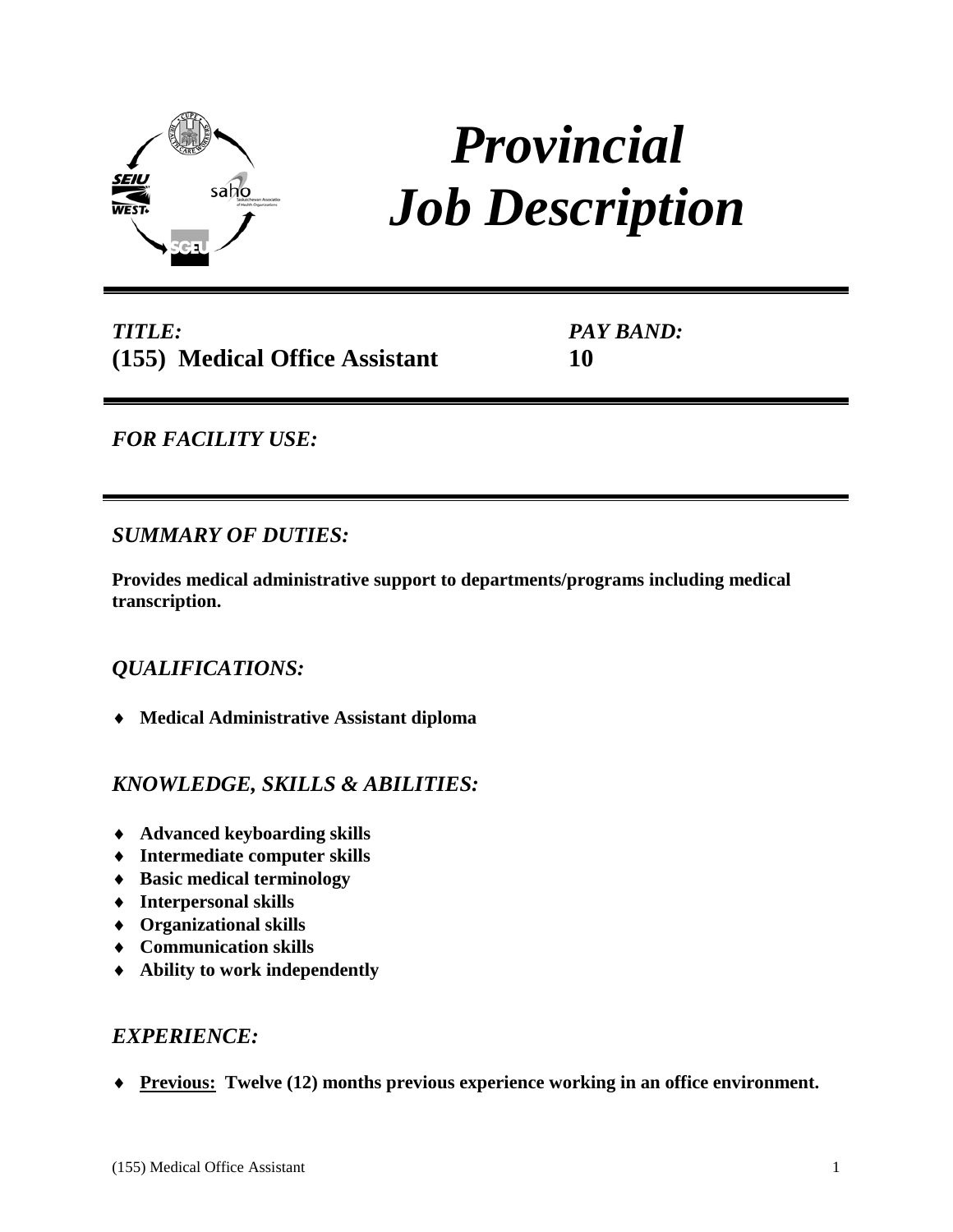## *KEY ACTIVITIES:*

#### **A. Medical Administrative Support**

- ♦ **Creates, edits and formats documents (e.g., letters, memos, minutes, presentations, manuals, forms, charts).**
- ♦ **Creates, maintains databases, inputs statistics and prepares reports.**
- ♦ **Performs transcription (e.g., medical reports, referral letters, minutes, physician dictation, clinic notes.)**
- ♦ **Performs data entry.**

#### **B. Reception / Telephone**

- ♦ **Greets public and provides general information/reception duties.**
- ♦ **Provides telephone coverage for facility/department(s).**
- ♦ **Takes messages/pages individuals.**

#### **C. Financial / Payroll / Scheduling**

- ♦ **Performs financial duties (e.g., accounts receivable/payable, collects rent/trusts/donations, billing, petty cash, bank deposits).**
- ♦ **Performs scheduling duties (e.g., appointments, surgical procedures, inspections, replacement staffing).**
- ♦ **Performs payroll duties (e.g., data entry, scans flow sheets, handles inquiries).**

#### **D. General Office Duties**

- ♦ **Picks up and delivers mail, photocopies, faxes, scans, e-mails, laminates, collates and shreds.**
- ♦ **Orders supplies, fills out purchase orders/requisitions.**
- ♦ **Maintains office equipment.**
- ♦ **Maintains filing system/purges/archives.**
- ♦ **Provides chart/filing support and retrieval.**
- ♦ **Keeps various manuals up-to-date.**
- ♦ **Books meeting rooms, teleconferences, Central Vehicle Agency vehicles.**
- ♦ **Coordinates travel.**
- ♦ **Sorts and distributes reports/assembles information packages.**
- ♦ **Records minutes at meetings.**
- ♦ **Assembles charts.**